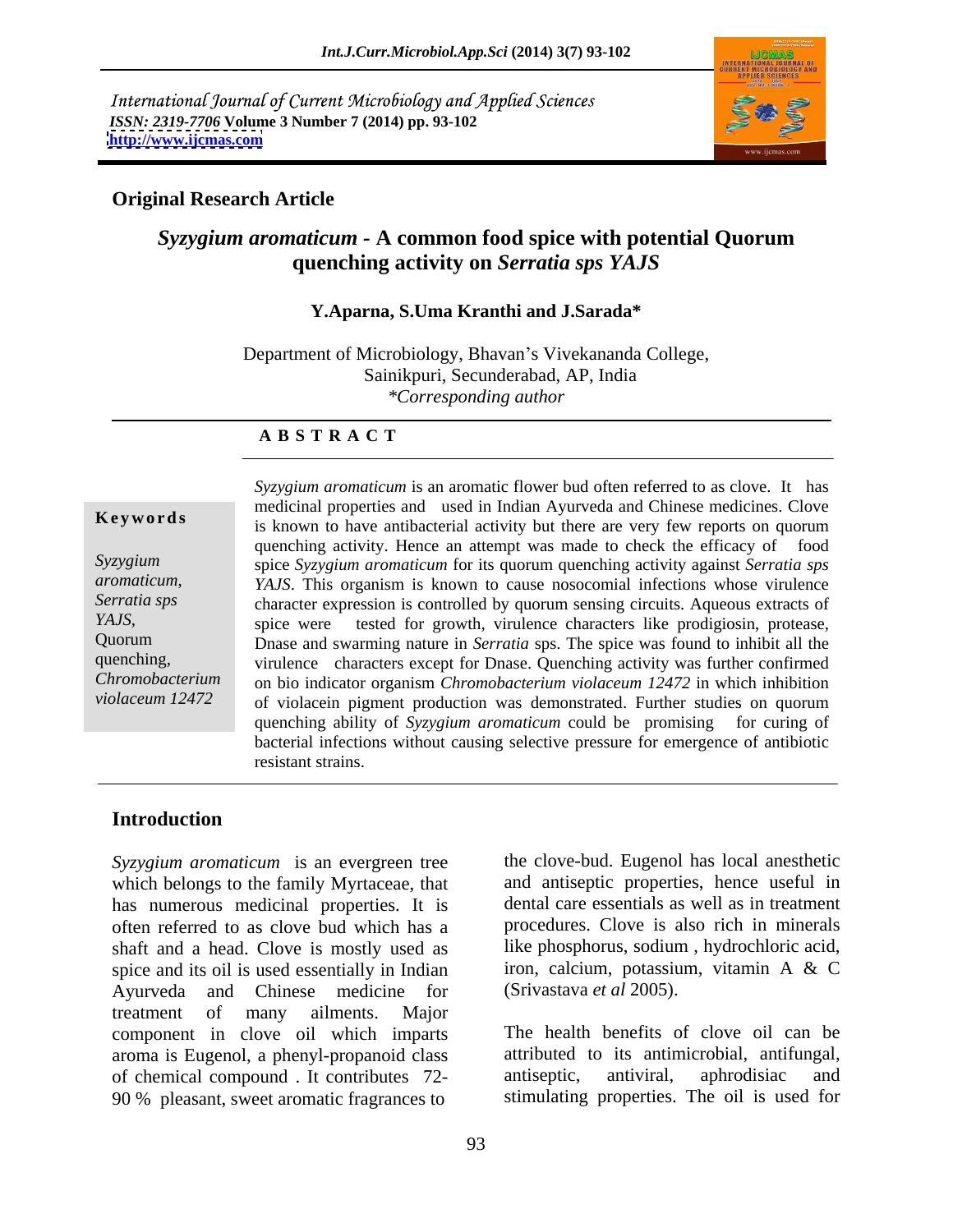treating a variety of health disorders including toothaches, indigestion, cough, Sandy Siew-Mian Yeo and Foong -Yee asthma, headache, stress and blood Tham (2012) screened twenty traditional impurities. The most important and common Chinese medicine plants commonly used in use of clove oil is in dental care. Several South-East Asia for QS inhibitors using two toothpastes, mouth wash and oral care medications contain clove oil as an violaceum CV026 and Pseudomonas important ingredient. These compounds are *aeruginosa* known to have antioxidant properties published by Thiba Krishnan, Wai-Fong Yin (Viuda- Martos, M. et al., 2010). and Kok-Gan Chan **(**2012) reported the anti- Consumption of natural foods rich in quorum sensing activity of an Ayurveda flavonoids helps to protect the body from spice, clove (*Syzygium aromaticum)*. These lung and oral cavity cancers. authors demonstrated that clove extract

Many research papers reported the phenotypes in *Pseudomonas aeruginosa* antimicrobial activity of *Syzygium* PA01, including expression of *lecA::lux* (by *aromaticum* against different gram positive bexane extract), swarming (maximum and gram negative bacteria but very few inhibition by methanol extract), pyocyanin reports were published on Quorum sensing inhibition activity of *Syzygium aromaticum.* However QSI activity of clove on *Serratia* Quorum sensing (QS), a bacterial cell has not been reported so far. Since clove is communication mechanism enables bacterial exclusively used in food, attempts were populations to cause infection. Recent made to study QSI activity of aqueous research has revealed that eukaryotes are capable of interfering with bacterial Syzygium aromaticum on Serratia sps communication by the production of *YAJS*. molecular signals that interact with the bacterial QS system and attenuate the virulence of the bacterial pathogen (Quorum Sensing Inhibition). Dietary phytochemicals with QSI activity are of therapeutic interest,<br>as their presence in the diet may positively<br>Serratia marcescenes: Isolate obtained as their presence in the diet may positively affect the intestinal flora and prevent from rhizosphere soil samples of colle<br>nathogen invasion Continuous efforts of campus which was characterized pathogen invasion. Continuous efforts of researchers in the quest for new therapeutics have opened up a new era where phytochemicals are being investigated as QSI agents. GenBank under acc.no:JQ21730). It was

Disruption of quorum sensing (Quorum Quenching) attenuates the pathogenicity in<br>
hacteria without imposing resistance Hence<br>
Chromobacterium violaceum 12472: Bio bacteria without imposing resistance. Hence wide range of naturally occurring indicator for QSI activity, was obtained substances, particularly plants extracts, have been evaluated for their ability to modulate quorum sensing in Gram-negative bacteria

(Vattem, D. *et al* 2007). In a recent study  $Chromobacterium$ *violaceum* CV026 and *Pseudomonas*  PAO1. In another paper inhibited quorum sensing-regulated hexane extract), swarming (maximum (maximum inhibition by hexane extract).

extracts rather than solvent extracts of *Syzygium aromaticum* on *Serratia sps YAJS.*

## **Materials and Methods**

### **Microorganisms**

*Serratia marcescenes:* Isolate obtained from rhizosphere soil samples of college campus which was characterized by morphological, biochemical methods and by 16s rRNA analysis as *Serratia marcescenes* (16srRNA sequence was deposited in named as *Serratia sps YAJS* and used for QSI activity throughout the study.

*Chromobacterium violaceum 12472:* Bio from Dr. Hammeda bee, Asst.Professor, Department of Microbiology, Osmania University.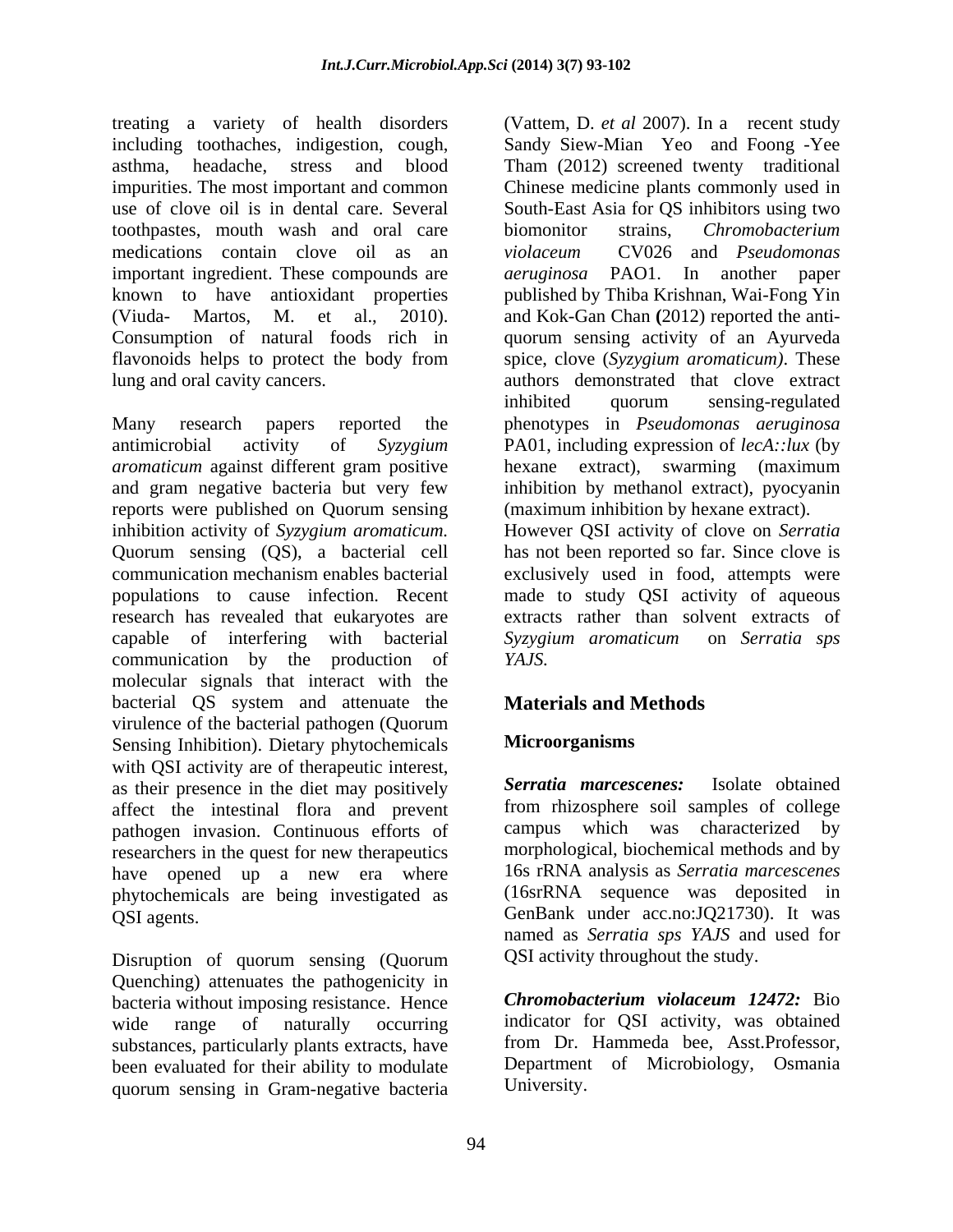# **Quorum quenching activity on** *Serratia*

analysis. The spice powder was dissolved in pore size filter and then used to test Quorum sensing inhibitory activity. Serial dilution of the crude extract of food spice was made in

After incubation, growth was monitored by created due to inhibition of violacein recording absorbance at 600nm. Since the pigment but not the growth (Maryam Zahin, production of protease, prodigiosin were quorum sensing dependent, these parameters were monitored in the treated samples at all **AHL** extraction dilutions. Prodigiosin assay was done as described by Slater  $et al., 2003$  and protease described by Slater *et al*., 2003 and protease 5ml of overnight grown culture was used for activity by Anson (1938) and Folin O and AHL extraction. Cells were separated by Ciocalteau(1929) method. centrifugation and supernatants were

**Swarming activity** was determined by acetate. The extracts were evaporated to Daniel B. Kearns (2010) method. The dryness. Later they were dissolved in 50-100 swarm agar plates were prepared as  $\mu$ l of ethyl acetate (Shaw *et al.,* 1997) and recommended and 250 µL of spice extract was seeded with 5 mL of the agar and poured immediately on a 10 mL of pre-<br>NMR Analysis warmed agar plate as an overlay. Two hundred microliters of the bacterial culture Structural identification of AHLs produced was inoculated at the center of the agar were identified by NMR analysis which was surface and the plate was incubated for 16 carried at IICT, Hyderabad. 1H NMR

**Dnase activity** was monitored by Jeffries *et*  500 spectrometer (500 MHz) in DMSO *al*, (1957) method. Enzyme production was tested on DNA agar by inoculating the culture as a thick band at the center of the **Mass spectroscopy** plate. The plate was incubated at  $32^{\circ}$ C oC overnight. After incubation the plate was flooded with 2N HCl. Dnase production was mentioned above and subjected for MS identified as a halo zone of clearance (DNA analysis. Samples treated with and without

### **isolate**  $violaceum12472$ **QSI activity on** *Chromobacterium violaceum12472*

The aqueous extracts of *Syzygium*  QSI activity of crude extracts of spice was *aromaticum* was prepared for QSI activity tested by violacein inhibition assay using aqueous extracts to get a final concentration indicator organism. The nutrient agar plates of 10mg/ml, filtered using 0.2 micrometer were pre-seeded with overnight grown nutrient broth and 0.1 ml of overnight grown The wells were loaded with 50µl of the culture of *Serratia* was added and incubated sample to be tested and incubated overnight over night at  $30^{\circ}$ C. The QSI activity was calculated by at  $30^{\circ}$ C. The QSI activity was calculated by *Chromobacterium violaceum 12472* as bio culture of *Chromobacterium violaceum 12472*. Wells were made in the agar plate with a sterile cork borer of 6mm in diameter. measuring the diameter of colorless haloes 2010).

### **AHL extraction**

centrifugation and supernatants were extracted twice with equal volumes of ethyl used for further studies.

### **NMR Analysis**

hours at 37 °C. The spectra were recorded on Bruker-300 carried at IICT, Hyderabad. 1H NMR spectrometer (300 MHz) and Varian Unity using TMS as internal standard.

### **Mass spectroscopy**

degradation) around the culture streak. spice extract were subjected to analysis forThe AHL samples were extracted as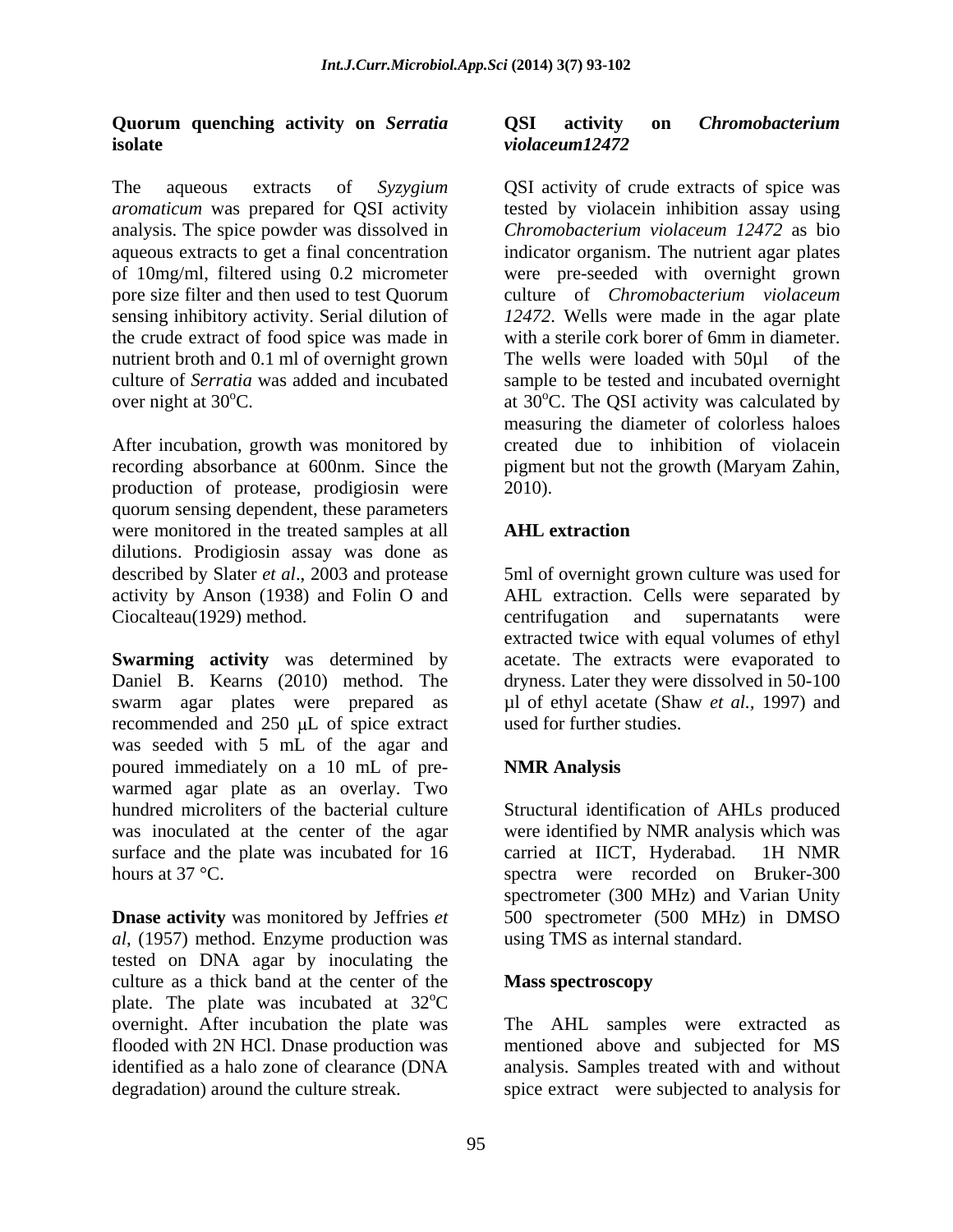performed at IICT, Hyderabad. Mass spectra

Aqueous crude extract of *Syzygium aromaticum* were subjected to qualitative *Serratia* growth was reduced to 16.5 % at 2

All experiments were performed in that aqueous decoction of Syzygium triplicates and standard deviation was *aromaticum* did not inhibit the growth of calculated to all the samples in MS Excel. the graphs were represented with error bars.

*Serratia* is an opportunistic pathogen, which causes a variety of infections. *Serratia Syzygium aromaticum* which was known to marcescens is involved in nosocomial damage bacterial membranes. *marcescens* is involved in nosocomial outbreaks in intensive care units. *S. marcescens* causing nosocomial infection<br> **Example 19** represents serious problem worldwide Interestingly, spice had quorum quenching represents serious problem worldwide (Ivanova *et al.,* 2008; Po-An *et al.,* 2010). *S. marcescens* could cause Cucurbit yellow vine disease (CYVD) in plants such as squash, pumpkin, watermelon, rice and cotton (Zhang *et al.*, 2005). It is also known to be influenced as there was decline in<br>to cause food spoilage. The *Serratia* sps. values from 43.27% at 2mg/ml to cause food spoilage. The *Serratia sps* values from 43.27% at 2mg/ml values are employed in present study was concentration to 90.3% at 8mg/ml *YAJS* employed in present study was isolated and characterized as *Serratia* 

*Serratia* produces N Acetyl Homoserine lactone as quorum sensing signaling molecule which is used for regulation of genes for extracellular virulence factors like

comparison. Mass spectral analysis was prodigiosin, swarming motility, secretion of were recorded on Finnigan MAT 1020, mass parameters were monitored in the treated spectrometer operating at 70 eV. samples. The results obtained during the **Phytochemical Analysis** *aromaticum* against *Serratia sps YAJS* were enzymes like protease and study with aqueous extracts of *Syzygium*  graphically represented.

analysis for identification of phytochemicals mg/ml concentration which has reached to present and TLC by standard methods (Sunil 44.9% at 8mg/ml concentration (Graph 1a). H. Ganatra. et al., 2012). These results indicate that it has antibacterial **Statistical Analysis** in growth pattern was observed. Sabahat The data was also analyzed by ANOVA and method. However present data indicated one way variance using SPSS package. All approximately 45% reduction in growth. **Results and Discussion Example 2** and **Properties CO** and **Properties C** and **Properties C** and **Properties C** and **Properties C** and **Properties C** and **Properties C** and **Properties C** and **Properties** *Serratia* growth was reduced to 16.5 % at 2 activity. Concentration dependant reduction Saeed and Perween Tariq (2008), reported that aqueous decoction of *Syzygium aromaticum* did not inhibit the growth of *Serratia marcescens* by disc diffusion This could be because of the concentrations used for testing (2-8mg/ml) and the method employed. The antibacterial activity observed in present study was due to the presence of Eugenol and its derivatives in *Syzygium aromaticum* which was known to damage bacterial membranes. (Hemaiswarya, S and Doble, M., 2009).

*marcescens* with 95% similarity by phylogenetic analysis (Y. Aparna and J. also. With the increase in the concentration Sarada, 2012). **Sarada**, 2012. Interestingly, spice had quorum quenching ability as it effectively reduced the QS regulated virulent factors like prodigiosin, protease activity, and swarming nature. Relative prodigiosin values were observed to be influenced as there was decline in values from 43.27% at 2mg/ml concentration to 90.3% at 8mg/ml respectively (Graph 1b). Graph 1c reveals that there was reduction in protease activity reduction and maximum 99.28% at 8mg/ml concentration was recorded.

> QS-regulated swarming motility has been characterized as form of flagella-dependent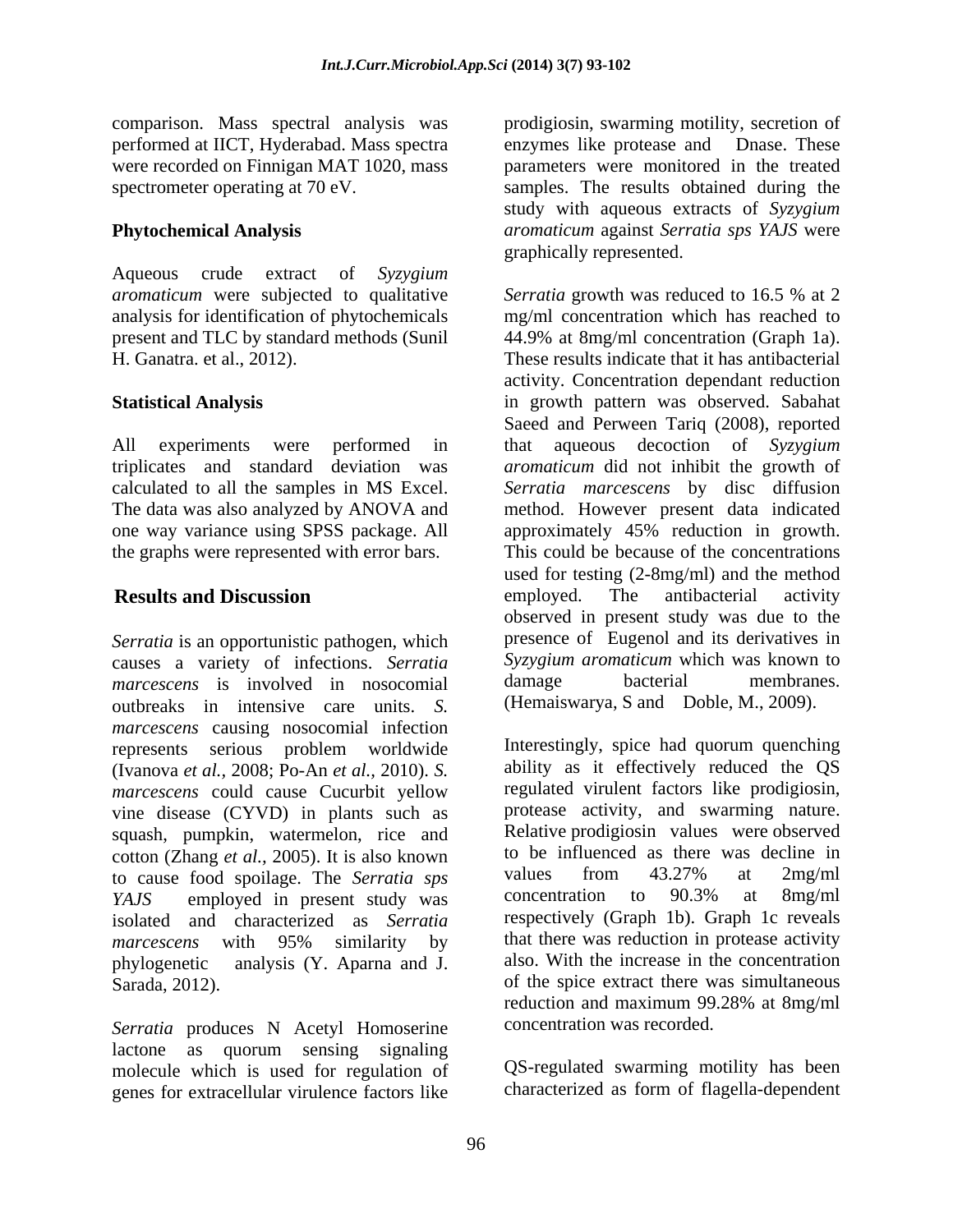movement on viscous environments such as produced on lawns of the biomonitor strain semi-solid agar surfaces. Swarming nature could be the result of either (i) inhibition of of *Serratia* was also found effected with the cell growth or (ii) quenching of QS signals. treatment as there was 60% reduction (Fig Growth inhibition would produce a clear 1) at 8mg/ml concentration. From these results it was evident that the (Adonizio, 2008). To differentiate, the halo phytochemicals of spice aqueous extract was examined under a higher magnification. were effective in reducing the three virulent Clear halos against violet background factors of *Serratia* tested. However, Dnase around the sample wells were measured (Fig activity of *Serratia* was not affected by the treatment. Apart from the antibacterial activity of *Syzygium aromaticum ,* the aqueous crude extract showed high QSI activity by effecting virulence factors like associated with quorum quenching activity. prodigiosin production by 90.3% reduction, Antibacterial activity of Syzygium 99.3 % reduction in protease activity and *aromaticum* extract was observed at 60% reduction in swarming nature of Serratia. All these factors were reported to activity i.e. violacein inhibition activity was be controlled by AHL quorum sensing

As most of the research papers to date on *12472*. This was performed by studying violacein inhibition assay, a plate based

Crude aqueous extract was loaded on to Luria Bertani (LB) plates spread with *C.*  (QS interrupted) cells adjacent to the wells. Loss of purple pigment in *C. violaceum* is

halo versus a turbid halo for the latter 2).

regulatory mechanism in *Serratia sps YAJS.* concentrations tested (Graph 2). These **QSI activity on** *Chromobacterium*  quorum quenching compounds in the *violaceum* Interesting observations were made in this antibacterial activity was found Antibacterial activity of *Syzygium*  6mg/ml. However quorum quenching observed even at low levels (2mg/ml) of results indicate the presence of strong aqueous crude extract of *Syzygium aromaticum.*

quorum quenching activity of plant extracts The type of signaling molecule produced by were tested against the bio-indicator the *Serratia* isolate was analyzed by organism *Chromobacterium violaceum,* extracting AHL molecules from the culture present study was also extended to test spice supernatants. The extracted samples of extract on *Chromobacterium violaceum* AHL's were analyzed by NMR and identified as C6HSL (Fig 3).

method. To know the fate of AHLs for hypothesizing *violaceum* and incubated overnight at 30°C. cleavage of C6AHL at the acyl side chain QS Inhibition was detected by a ring of which was evident from the fragmented colorless, but viable cells around the well. peaks observed in MS analysis report at m/z The halo-effect is created by pigment less 102 (Figure 4). A peak at m/z 102 indicates indicative of QS inhibition by spice aqueous were indicated by small peaks. Dilara *et al,* extract. Strong anti-QS activity was 2008 reported the fragmentation of AHL observed with aqueous extracts against molecule by Mass spectroscopy which distilled water as negative control .The halos stands as support to the present dataprobable mechanism of quenching activity the treated samples were subjected to Mass spectroscopy. MS analysis revealed the the characteristic Homoserine lactone ring alone and the fragmented acyl side chain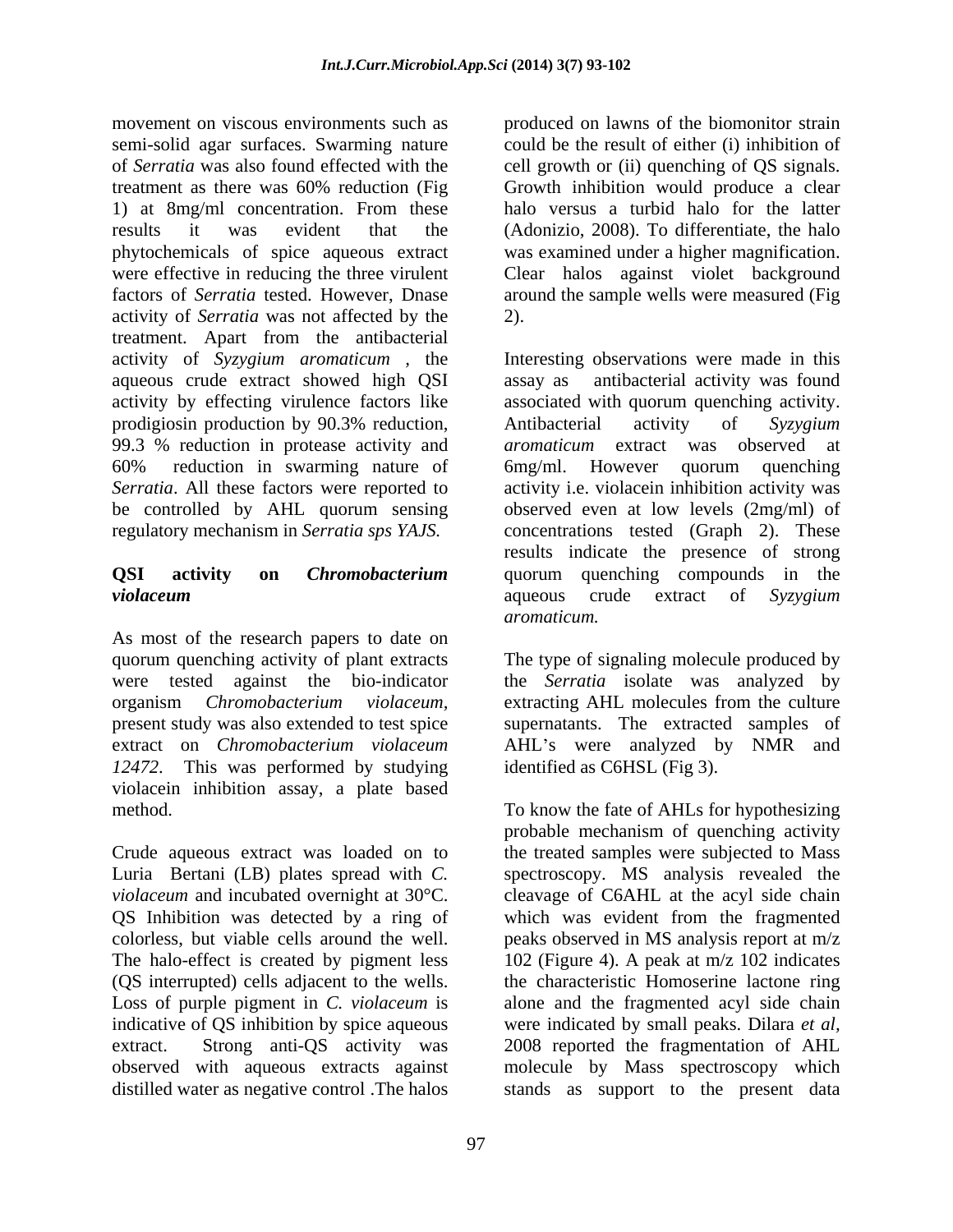obtained. MS analysis reveals the fact that degradation. The inactivation of AHL could TLC analysis wherein silica gel was be by cleaving the molecule or separating stationary phase and Ethylacetate :

The phytochemicals responsible for QSI terpenoids were observed when TLC activity present in the extract were sheet exposed to Iodine fumes. Further analyzed. As most of the plant extracts are known to possess a mixture of phytochemicals were being carried out by phytochemicals like phenols, tannins, flavonoids, quinones, saponins, cardiac glycosides, terpenoids, sterols, alkaloids, resins, coumarins, volatile oils, This study shows that the presence of phlobatannins, anthraquinones, peroxides phytochemicals that exhibit anti-quorum etc., specific qualitative tests were sensing activity in the clove aqueous performed for the detection of these extracts may be useful as the quorum phytochemicals. Based on qualitative quenching agents. Further studies on QSI reactions performed, the following ability of Syzygium aromaticum can be phytochemicals i.e Quinones, saponins, promising for curing of bacterial infections terpenoids, and tannins were identified in without causing selective pressure for obtained. MS analysis reveals the fact that<br>
Efforts were made to separate these<br>
AHL molecule is subjected to lysis or<br>
by degradation. The inactivation of AHL could<br>
TLC analysis wherein silica gel was<br>
be by cleaving th

AHL molecule is subjected to lysis or phytochemicals in the crude extract by their lactone ring from the side chain. Methanol : water (3:0.5:0.5) was mobile TLC analysis wherein silica gel was stationary phase and Ethylacetate : phase (Fig 6). Two spots of saponins, terpenoids were observed when TLC identification and characterization of these fractionation of crude extract using different solvents.

> ability of *Syzygium aromaticum* can be emergence of antibiotic resistant strains.

**Graph.1** Effect of *Syzygium aromaticum* on virulence factors of *Serratia sps YAJS*



b. Relative prodigiosin expressed as D600/OD540nm.

c. Enzyme activity expressed as units/ml.

\*\*Error bars indicate standard deviation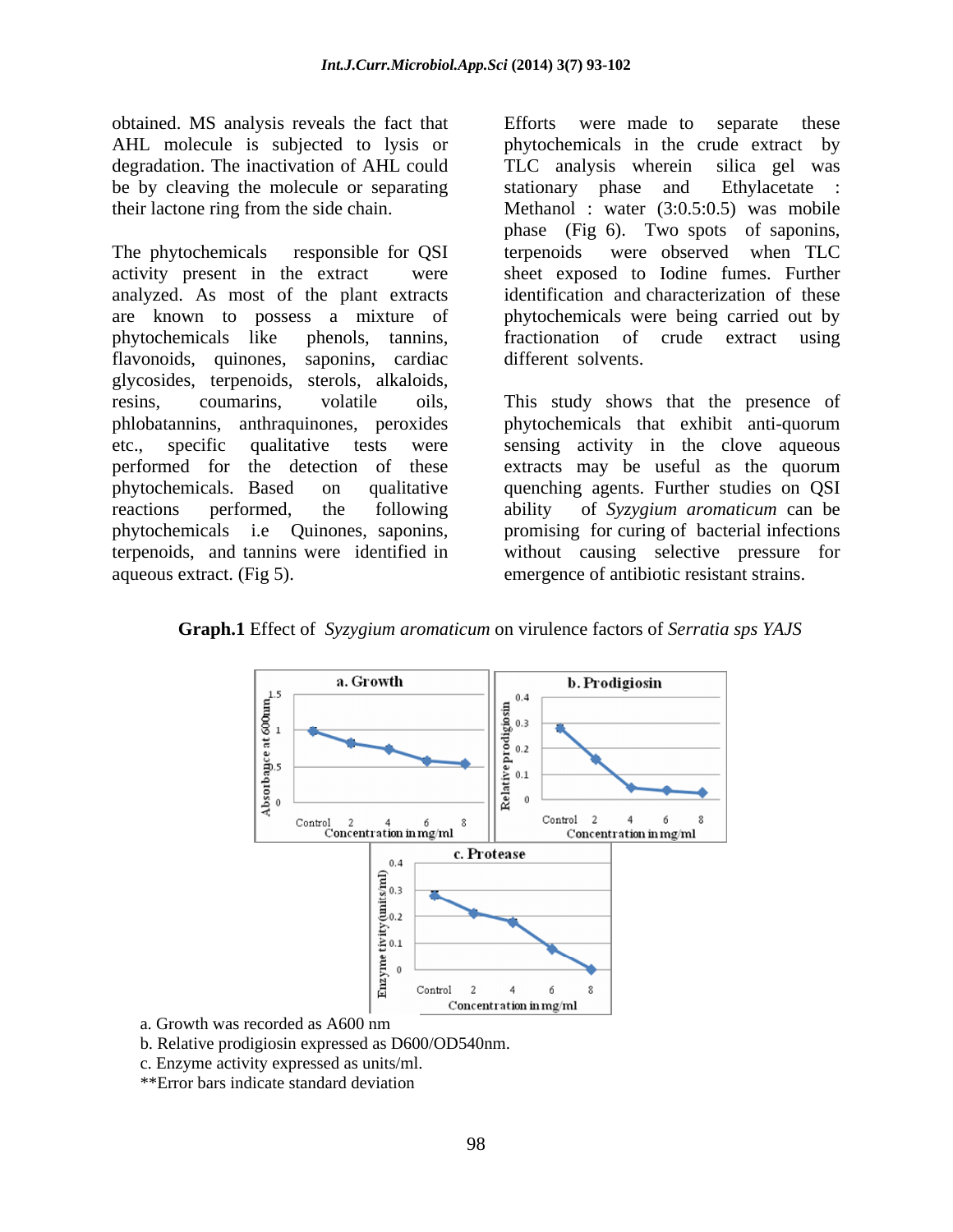**Graph.2** Comparision of quorum quenching activity and antibacterial activity of *Syzygium aromaticum* extract



**Fig.1** Inhibition of swarming nature by *Syzygium aromaticum* extract



 Reduction in swarming nature of *Serratia sp YAJS*. A-Control B-8mg/ml concentration

**Fig 2:** QSI activity of *Syzygium aromaticum* extract on *Chromobacterium violaceum12472*

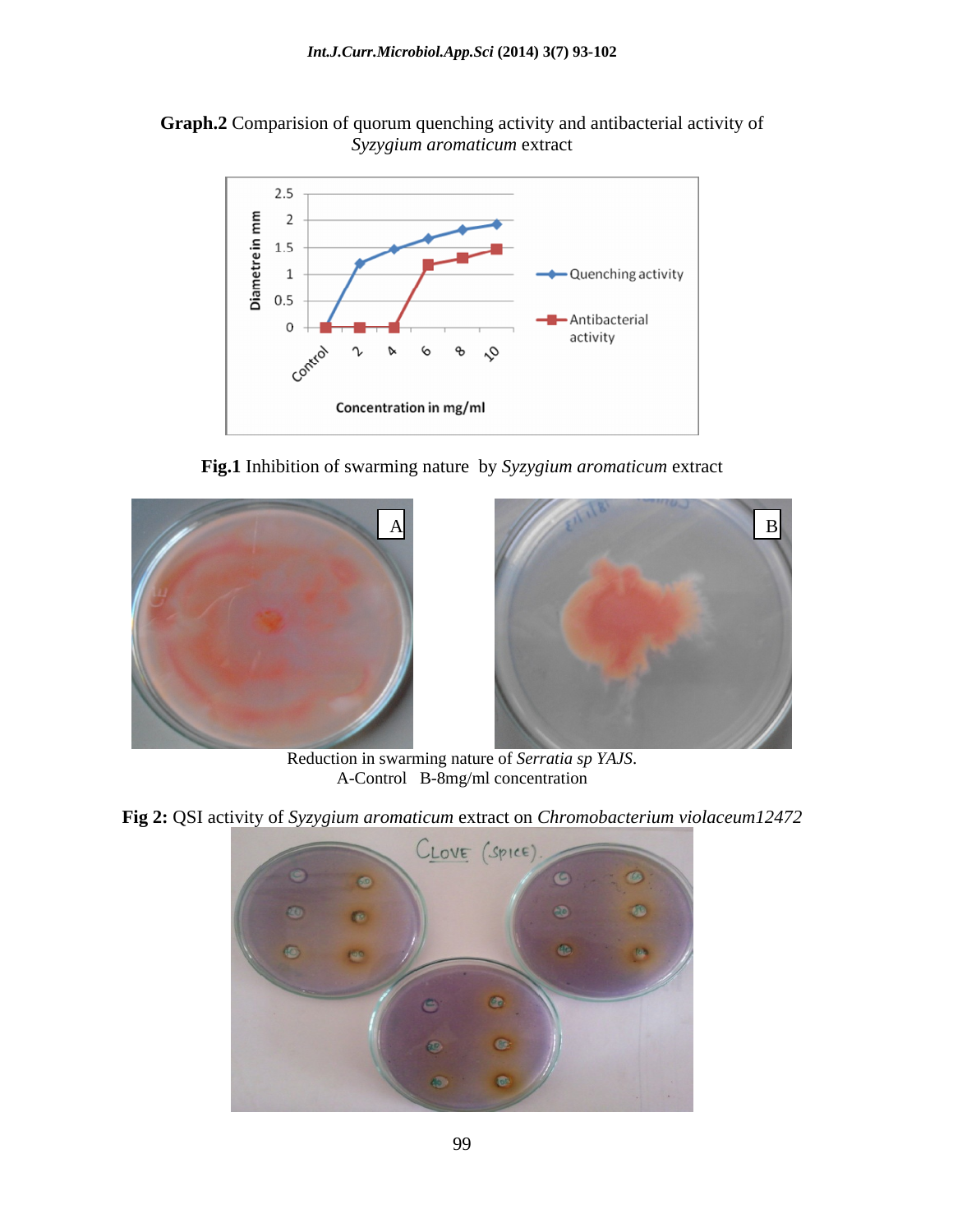**Fig.3** NMR spectral analysis of AHL produced by *Serratia sps YAJS*



**Fig.4** Mass Spectral analysis of AHL in *Syzygium aromaticum* (8mgl/ml) treated sample



**Fig.5** Phytochemical analysis of clove extracts

|                                  | Phenols   Flavonoids   Quinones |     | Tannins   Saponins | Cardiac                                |           | Steroids Terpenoids |
|----------------------------------|---------------------------------|-----|--------------------|----------------------------------------|-----------|---------------------|
|                                  |                                 |     |                    | Glycosides<br>$\overline{\phantom{a}}$ |           |                     |
| Aqueous                          |                                 |     |                    | $+$ $-$                                | $+$ ( $-$ |                     |
| Ethanol                          |                                 |     |                    | $+/-$                                  | $-$       |                     |
| Methanol                         |                                 |     |                    |                                        |           |                     |
| n-hexane                         |                                 |     |                    |                                        |           |                     |
| Acetone                          |                                 |     |                    |                                        |           |                     |
| Chloroform<br>the control of the |                                 | $-$ |                    |                                        |           |                     |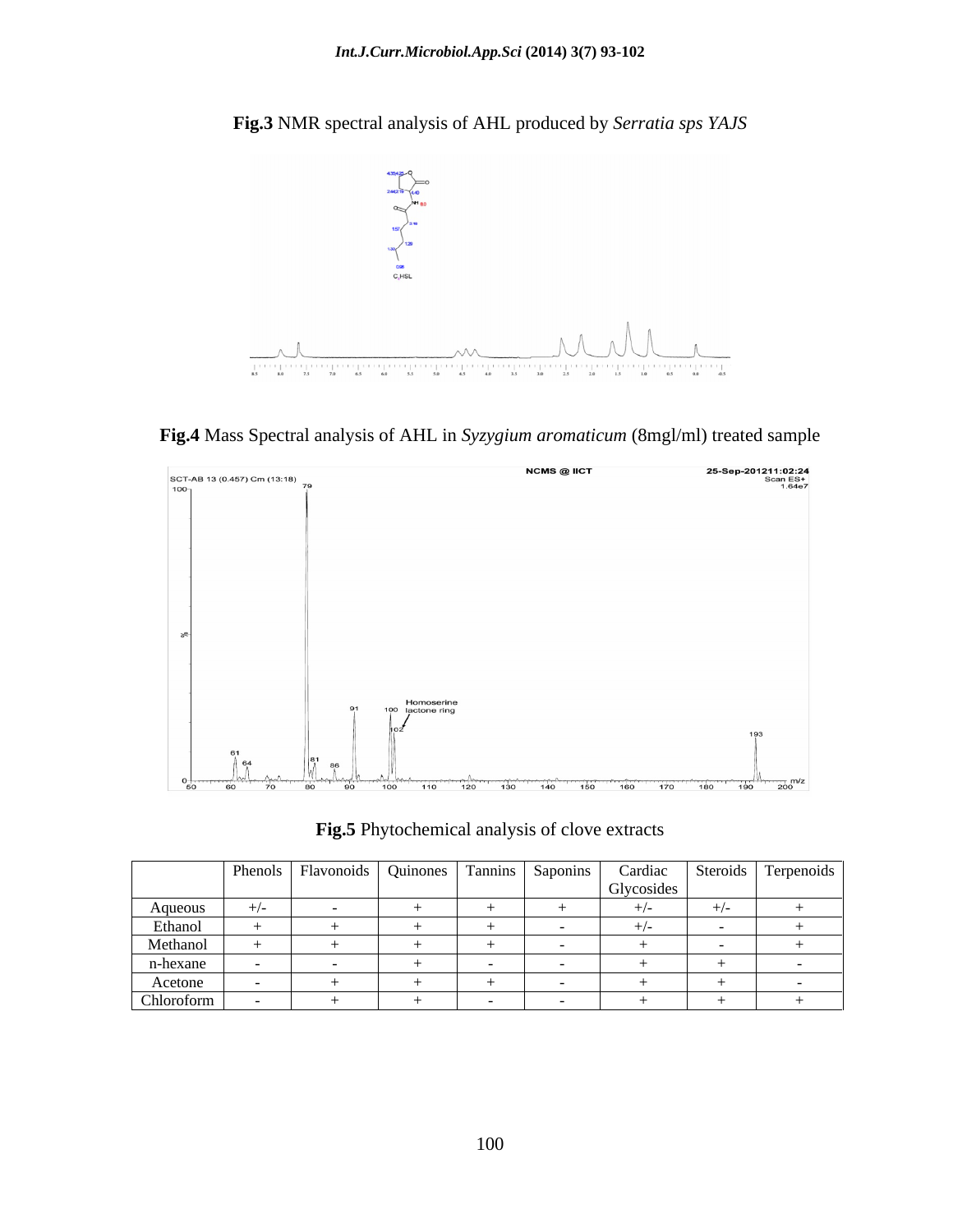**Fig.6** TLC of aqueous clove extract



**Methanol:water:Formic acid(18:9:1)**

We thank Head, Department of soil. Science Research Reporter 2(1): Microbiology, Principal and 104-109. Management of Bhavan's Vivekananda College for encouraging us to do research work. The authors also thank Dr A.Bhaskar Rao, Scientist at IICT for Mass spectra and NMR analysis. We thank Dr. and Ed Dudley (2008). Quorum sensing<br>
Hameeda Bee Assistant Professor in Cyanobacteria: N-octanoyl-Hameeda Bee, Assistant Professor, Department of Microbiology, Osmania homoserine lactone release and University for providing Bio indicator

- 
- Anson, M.L., (1938) .The estimation of Cuminum cyminu and its secondary pepsin, trypsin, papain, and cathepsin
- Aparna, Y. and J. Sarada, (2012). Vol. 45(1)85-92 Molecular characterization and Ivanova D., Markovska R., Hadjieva N.,

**Acknowledgements Acknowledgements PAJS**- An extracellular Dnase producer isolated from rhizosphere 104-109.

- *Daniel B. Kearns( 2010) .A field guide to bacterial swarming motility. Nature Reviews Microbiology Vol 8, 634-644*
- organism for our studies.<br>Cyanobacterium gloeothece PCC6909.<br>The ISME Journal Vol 2, 1171–1182. Dilara I Sharif, John Gallon, Chris J Smith and Ed Dudley(2008). Quorum sensing in Cyanobacteria: N-octanoyl homoserine lactone release and response, by the epilithic colonial *Cyanobacterium gloeothece PCC6909*. The ISME Journal Vol 2, 1171 1182.
- **References** Folin, O. and Ciocalteau, V(1929). *J. Biol. Chem*.Vol 73: 627-631
- Adonizio A, Kong KF, Mathee K(2008). Hemaiswarya, S.; Doble, M, Vasantha<br>Packiavathy Issac Sybia Inhibition of quorum sensing-<br>Abraham Agilandeswari palani Sved minution or quorum sensing-<br>controlled virulence factor production<br>Mustafa Khadfar Pandian Shummuzish in Pseudomonas aeruginosa by South KArutha Veera, Ravi Arumugam Florida plant extracts. *Antimicrob* (2012). Antibiofilm and Quorum *Agents Chemother.* Vol 52(1):198-203 sensing inhibitory potential of with hemoglobin *J. Gen. Physiol*.Vol Gram negative bacterial pathogens. 22: 79-89. **Exampledgements**<br> **Phylogenetic analysis of Alexanis Correlation (Serial Science Research Reporter 2(1):**<br> **Consider an analysis of the syring and David B. Recentral Science Research Reporter 2(1):**<br> **Example 10** Conseque Hemaiswarya, S.; Doble, M,Vasantha Packiavathy Issac Sybia Abraham,Agilandeswari palani,Syed Mustafa Khadfar,Pandian Shunmugiah KArutha Veera,Ravi Arumugam (2012). Antibiofilm and Quorum sensing inhibitory potential of Cuminum cyminu and its secondary metaboliote methyl eugenol against Gram negative bacterial pathogens. *Food Research International*. Vol.45(1)85-92